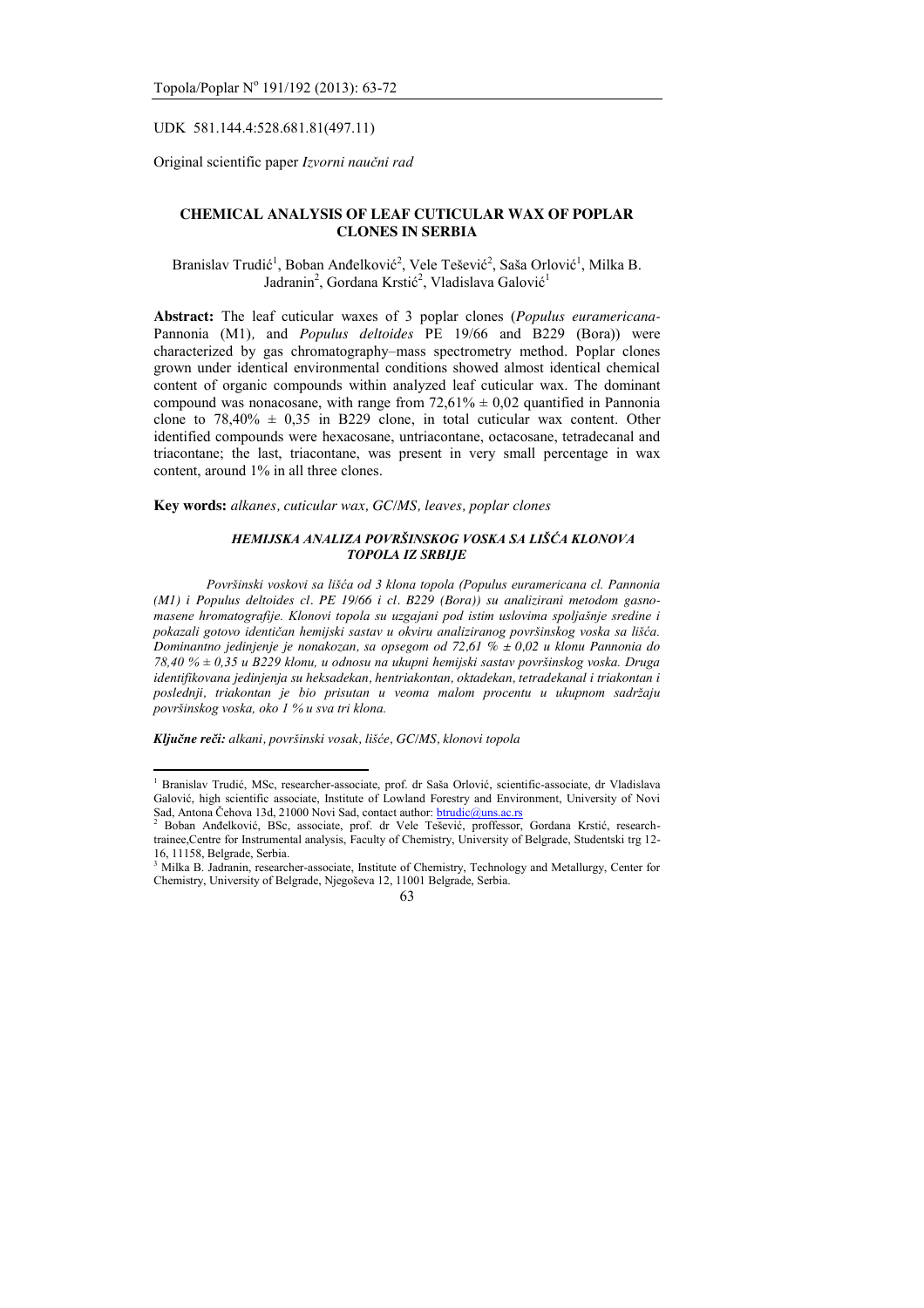# **INTRODUCTION**

The cuticle covers the aerial portions of land plants. It consists of amorphous intracuticular wax embedded in cutin polymer and epicuticular wax crystalloids that coat the outer plant surface and impart a whitish appearance. Wax biosynthesis begins with fatty acid synthesis in the plastid. The cuticle forms a protective barrier over the aerial surfaces of plants and functions primarily as a barrier to water vapor loss (Riederer and Schreiber, 1995; Schreiber et al., 1996). Cuticular wax is hydrophobic and comprised of multiple, homologous series of long-chained lipid molecules, principally hydrocarbons, alcohols, fatty acids, sterols, ketones, and aldehydes (Bianchi, 1995; Jeffree, 1996). The chemical characteristics of the cuticular wax and increases in wax load are the primary determinants of the permeability of the plant cuticle (Schonherr, 1976; Schreiber et al., 1996). For instance, the increase in wax load has been inversely correlated with rates of cuticular transpiration in sorghum (Jordan et al., 1984) and the permeability of water and organic acids across isolated plant cuticles varies by species (Niederl et al., 1998). Not only is a plant genetically predisposed to produce this waxy cuticle, but plants can also deposit additional cuticular wax under specific environmental conditions (Giese, 1975; Blum et al., 1991; Ashraf and Idrees, 1993; Cameron et al., 2002).

Plant surface lipids are extremely diverse. They comprise alicyclic and long-chain aliphatic compounds. The common lipid classes are hydrocarbons (C21– C35), wax esters (C34–C62), ketones (C23– C33), alcohols (C22–C33), and fatty acids (C16–C32). Less common lipids, such as hydroxyl ketones, methyl and ethyl esters of fatty acids and benzoic acid, estolides, and other compounds, have also been identified (Kollatukudy, 1976; Bianci, 1995). The composition of epicuticular lipid mixture varies depending on the developmental and seasonal changes in plant. Also, morphology and composition of lipids from different parts of the same plant can be significantly different. Some studies revealed the effects of environment on plant waxes composition (Dubis et al., 1999).

As an increase of cuticular wax synthesis during water deprivation was reported in several plants such as tree tobacco (*Nicotiana glauca* L. Graham) or sesame (*Sesamum indicum* L.), an active role of cuticle in preventing plant desiccation has been proposed (Cameron et al., 2006; Kim et al., 2007).

Besides their primary role in stress response, cuticular waxes were also found to be involved in developmental processes, notably through tight connections with the epidermis morphology (Javelle et al., 2011). The epidermal cells form a protective tissue massively dedicated to the production and secretion of the cuticle that will in turn form a continuous layer covering the epidermis. Therefore, changes in wax metabolism and transport are often associated with morphological impairment of the epidermis, most easily noticeable on specialized cells such as trichomes and stomata (Bernard and Joubes, 2013).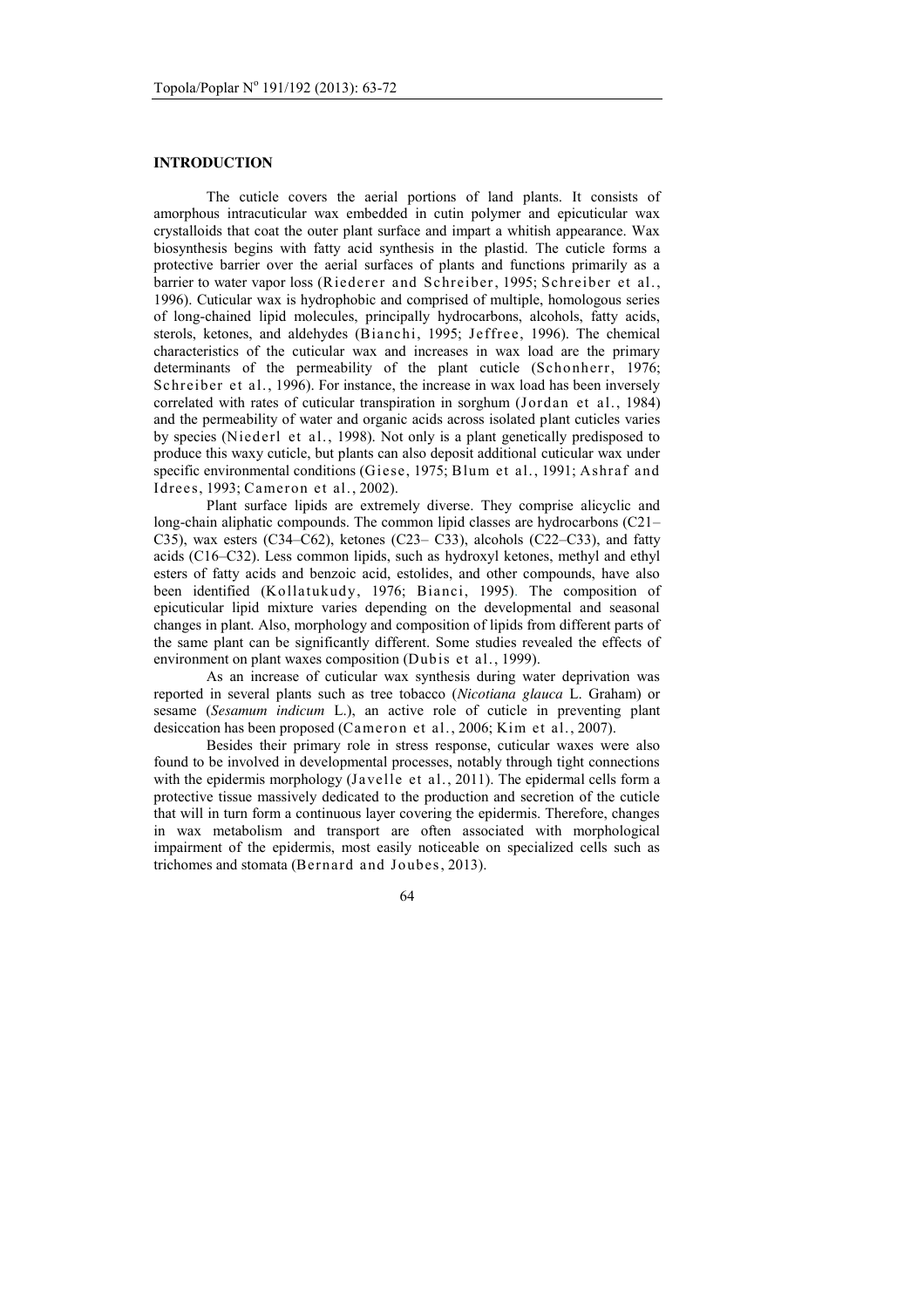Washing of the foliar surface with low polarity solvents removes both the intracuticular and epicuticular waxes. The product obtained is then referred to as cuticular wax (Jetter et al., 2006). The amount of cuticular wax varies widely among plant species. For example, leaves of varieties of soybean contain 8 mg per  $cm<sup>2</sup>$  (Kim et al., 2007), while leaves of wild plants often contain thick deposits of cuticular wax; examples are leaves of *Tocoyena formosa* (82 mg per cm<sup>2</sup>) and Ziziphus joazeiro  $(72 \text{ mg cm}^2)$ , both species native to Brazil  $(Oliverira and$ Salatino, 2000).

Other common wax constituents are triterpenes, while flavonoids occur more rarely in cuticular wax (Hamilton, 2004; Gao et al., 2012). Waxes play several roles in the plant biology, such as maintenance of an impermeable foliar surface (and thus contributing to avoid the growth of pathogens), restriction of the loss of water and protection against the attack of herbivore insects and UV irradiation (Baker, 1982; Hamilton, 2004; Gao et al., 2012; Kitagami et al., 2013).

Consistent with its major role in plant/environment interactions, wax synthesis was shown to be under environmental regulation. A transcriptional regulation of numerous wax-associated genes was elucidated by gene expression monitoring during differential environmental conditions (Bernard and Joubes, 2013)



Picture 1. Generic representation of transverse views of wax secreting epidermal cells, showing the components of the cuticle, cell wall domains, and the nonphotosynthetic epidermal cell (taken from Kunst and Samuels, 2003) **Slika 1 .** *Generički prikaz poprečnog preseka ćelija epiderma lista koje luče vosak, pokazujući komponente kutikule, domene ćelijskog zida i nefotosintetičkih epidermalnih ćelija (preuzeto iz Kunst i Samuels, 2003)*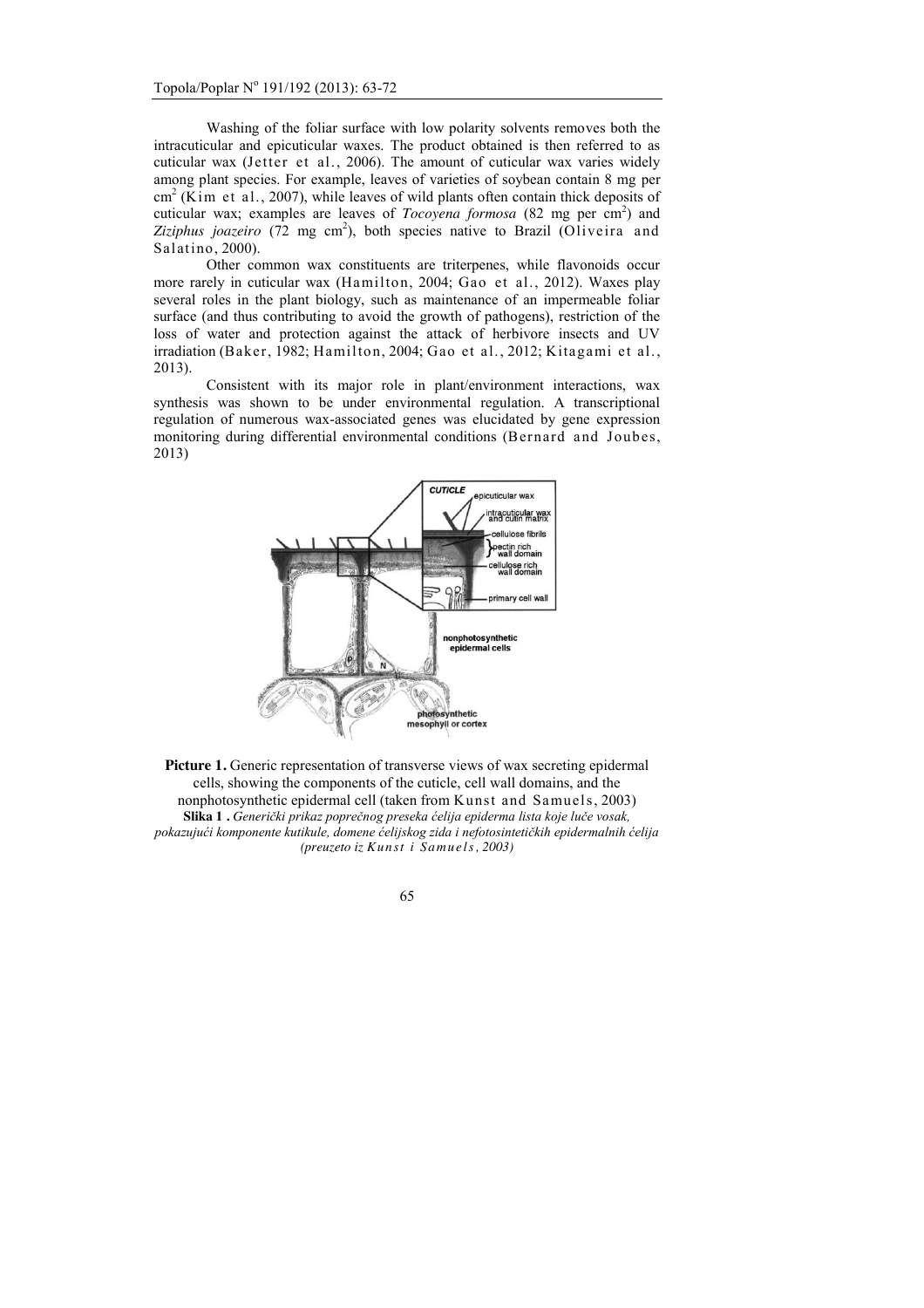#### **The aim of study**

There is no data on the cuticular wax composition of any plant from *Salicaceae* family in Serbia. As the objective of the study was to examine the wax composition and not the variability between single plants, quantitative results were obtained for one pooled sample of leaves from five plants per cultivar.

### **MATERIALS AND METHODS**

Poplar plant material was sampled on  $7<sup>th</sup>$  of August, 2013 in early morning hours. It was taken 4-8 leaves from five 2 year old seedlings from all three clones, provided from the Institute of Lowland Forestry and Environment (Novi Sad, Serbia) collection. The intact leaf samples were imidiately transported in sterile plastic bottles (5 ml volumes) on ice to laboratories of Centre for Instrumental Analysis in Belgrade. Washing of cuticular waxes for every sample was done with aproximately 10 ml analyticaly pure destilated n-hexan in sterile glass erlenmeyer and the extracts were evaporated under a stream of  $N<sub>2</sub>$  and the dried wax residues were prepared for further GC-MS analysis.

The quantification of the compounds was based on their peak areas from the GC-FID analysis, compared to the peak areas of the internal standards (nonacosane, hexacosane, untriacontane, octacosane, tetradecanal and triacontane). All standards (purity 98–99%) were obtained from Sigma-Aldrich. Determination of exact chemical content of leaf cuticular wax was done on samples taken from three poplar clones, belonging to species: *Populus euramericana cl.* Pannonia*, Populus deltoides cl.* PE 19/66 and *cl.* B229, grown in the same environemntal conditions in Kać Forest estate, near Novi Sad city.

#### **GC/MS and GC-FID analyses**

GC/MS and GC-FID analyses were carried out with an Agilent 7890A apparatus equipped with an auto-injection system (Agilent GC Sampler 80), an inert 5975C XL EI/CI mass-selective detector (MSD) and a flame ionization detector (FID) connected by a capillary flow technology 2-way splitter with make-up, and a HP-5 MS fused-silica cap. column  $(30 \text{ m } 0.25 \text{ mm } \text{i.d., film thickness } 0.25 \text{ mm})$ . The oven temperature was programmed linearly rising from 60  $^{\circ}$ C to 3008  $^{\circ}$ C at 38/min and then isothermal at 3008  $\rm{^0C}$  for 10 min; injector temp., 2508  $\rm{^0C}$ ; detector temp., 3008  $^0C$ ; source temp., 2308  $^0C$ ; quadrupole temp., 1508  $^0C$ ; carrier gas, He (16.255 psi, constant pressure mode). Samples (1 ml) were injected in splitless mode. Electron-impact mass spectra (EI-MS; 70 eV) were acquired over the m/z range 30–550. The solvent delay was 3 min.

The components were identified based on the comparison of their retention indexes (RIs) with those of reference spectra (Wiley and NIST databases) as well as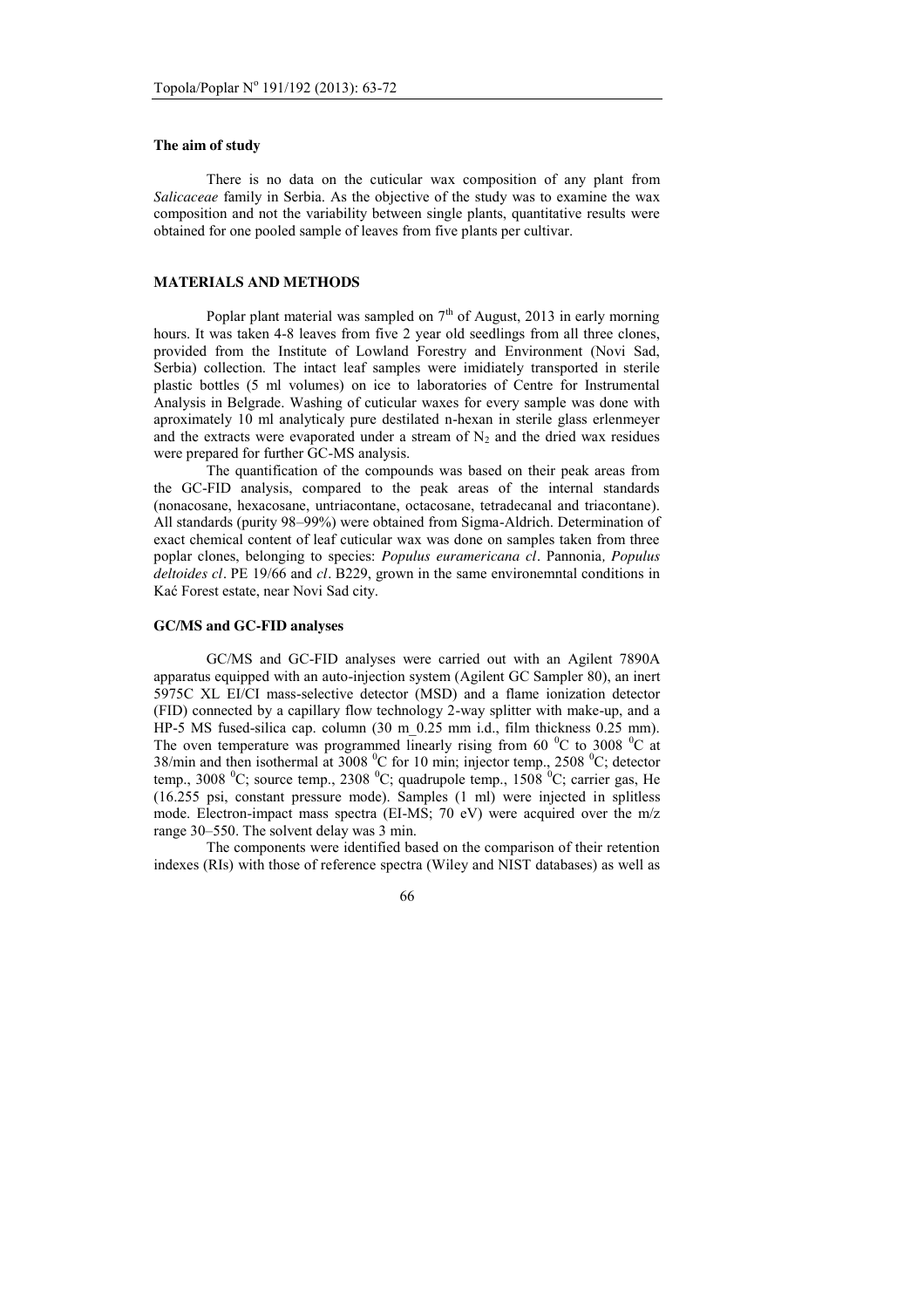by the retention time locking (RTL) method and comparison with the RTL Adams database. The RIs were experimentally determined using the standard method described by Van Den Dool and Kratz, (1963) i.e., they were established related to the retention time (tR) of n-alkanes injected after the sample under the same chromatographic conditions. The relative abundance of the n-alkanes was calculated from the signal intensities of the homologues in the GC-FID traces.

The identification of the compounds was based on comparison of their EI mass spectra with the NIST MS Search 2.0 computerized mass spectral libraries Wiley7 and Nist05, and with the available literature EI-MS data of the compounds previously identified in the defensive secretions of millipedes (Attygalle et al., 1993). All chemical analysis was performed in Centre for Instrumental Analysis, Faculty for Chemistry, University of Belgrade.



**Picture 2.** GC-MS Agilent system used for identification of evaporative chemical compounds from poplar leaves (picture taken by the first author, on 16th of August, 2013 in main Centre for Instrumental Analysis laboratory, Faculty for chemistry in Belgrade)

*Slika 2. GC-MS Agilent sistem koji se koristi za identifikaciju isparljivih hemijskih jedinjenja iz lišća topola (sliku kreirao prvi autor, 16. avgusta 2013., u laboratoriji Centra za instrumentalnu analizu, Hemijskog fakulteta u Beogradu)*

### **Statistical analysis**

Identification and quantifiation of compounds from cuticular wax was done through GC/MS spectres analysis in GCMS Data Analysis and AMDIS 31 programmes. Measurement error for five samples per clone was calculated as  $\pm$  one standard deviation in Excel Windows.

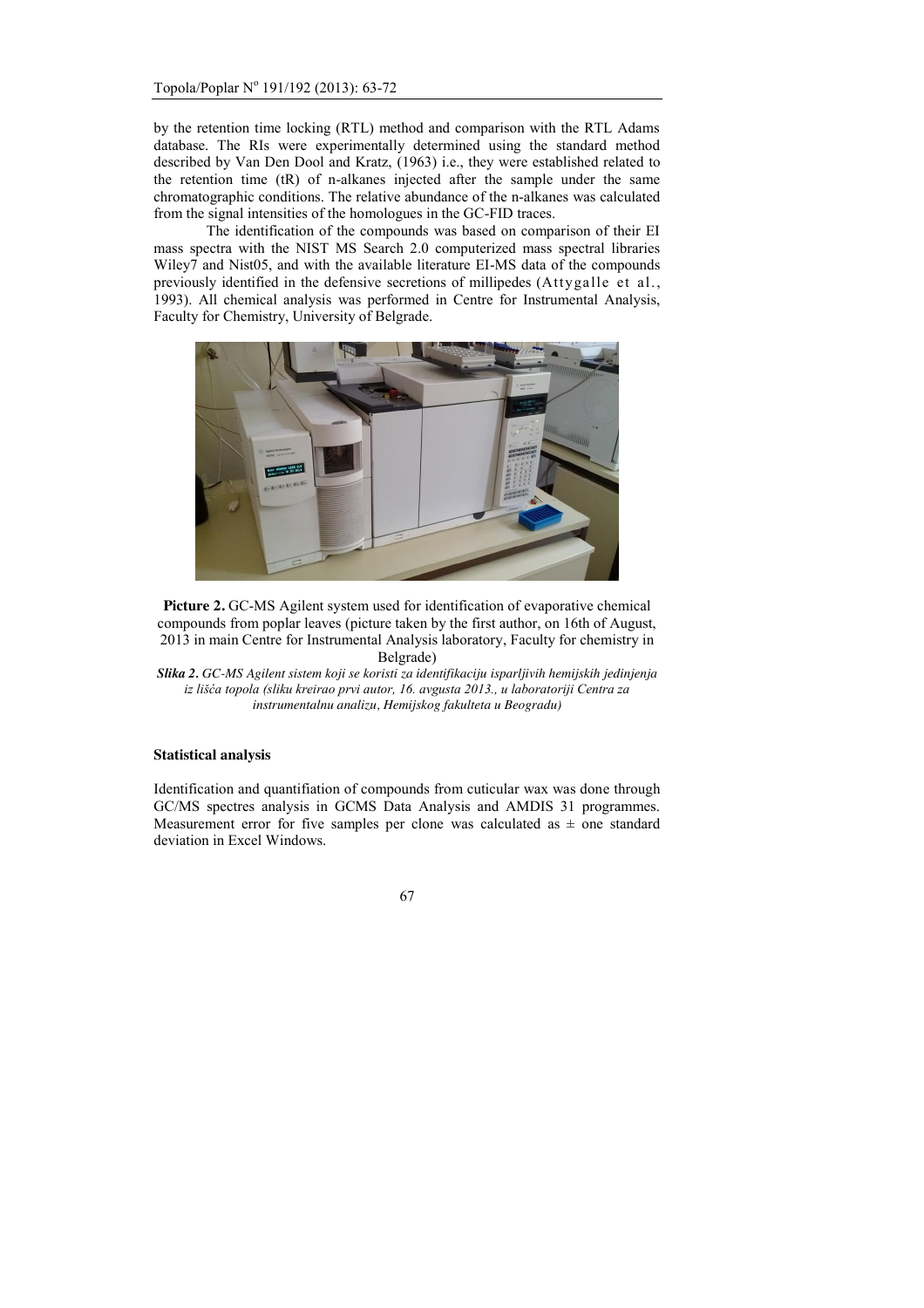# **RESULTS AND DISCUSSION**

| The name of compound<br>Ime jedinjenja | Retention<br>time   | Retention<br>index   |                                       | Partition in total wax<br>Učešće u ukupnom vosku |                                        |  |
|----------------------------------------|---------------------|----------------------|---------------------------------------|--------------------------------------------------|----------------------------------------|--|
|                                        | Retenciono<br>vreme | Retencioni<br>indeks | Pannonia                              | <b>B229</b>                                      | PE 19/66                               |  |
| Nonacosane                             | 72.043              | 2894.3               | $72.61\% \pm 0.02$                    |                                                  | $78,40\% \pm 0.35$ $75,28\% \pm 0.044$ |  |
| Hexacosane                             | 67.053              | 2681.4               | $10.88\% \pm 0.009$ 6.49% $\pm 0.009$ |                                                  | $7.84\% \pm 0.016$                     |  |
| Untriacontane                          | 76.418              | 3097.3               | $5.87\% \pm 0.005$                    | $5,82\% \pm 0,016$                               | $5,34\% \pm 0,004$                     |  |
| Octacosane                             | 69.512              | 2788.3               | $4.51\% \pm 0.012$                    |                                                  | $3.06\% \pm 0.007$ $3.03\% \pm 0.0044$ |  |
| Tetradecanal                           | 79.551              | 3242.1               | $2.40\% \pm 0.002$                    |                                                  | $3.38\% \pm 0.011$ $3.85\% \pm 0.0088$ |  |

**Table 1.** Results for the GC/MS analysis of cuticle wax of three poplar clones *Tabela 1. Rezultati za GC/MS analize kutikulularnog voska tri klona topola*

Research on n-alkanes has most frequently been used in chemotaxonomic studies of trees and herbaceous plants. n-Alkanes in plants, in combination with other chemical markers, are also valuable for analyses in other fields, i.e., phylogenetic studies, hybrid detection, air pollution studies, nutrition studies etc. They can be used as chemotaxonomic markers at the generic level, in environmental studies, in paleo-environmental reconstructions etc. The n-alkanes in conifers have been most extensively studied in *Picea* and *Pinus* genera (Bojović et al., 2012)

Triacontane  $\frac{74.173}{2993.1}$   $\frac{1,74\% \pm 0,0013}{1,43\% \pm 0,001}$   $\frac{1,24\% \pm 0,002}{1,24\% \pm 0,002}$ 

Hydrocarbons with 16–37 carbon atoms were detected in *Solanum macrocarpon* leaf waxes, compounds n-C31 and n-C33 alone making up more than 60% of the total alkanes. (Helinski et al., 2012). In this regard, the predominance of alkanes over other classes of wax constituents may be an additional factor accounting for the hardiness by *Coffea racemosa*. Among the common classes of foliar wax components, alkanes may be the most efficient as a barrier to cuticular transpiration (Oliveira et al., 2003). The distributions of n-alkanes and n-primary alcohols have been used to characterize and distinguish among species and varieties of *Coffea* (Stocker and Wanner, 1977; Kitagami et al., 2013).

In the table 1. are presented results of the GC/MS analysis of cuticle wax of three poplar clones from Serbia. n-Nonacosane is the most prominent alkane with long chain, with values from  $72{,}61\% \pm 0.02$  for Pannonia clone and  $78{,}40\% \pm 0.35$ for PE 19/66 clone. The next one is n-hexacosane, where clone Pannonia showed the biggest content in cuticular wax with the procentage of  $10.88\% \pm 0.009$ . B229 and PE 19/66 showed less content,  $6,49\% \pm 0,009$  for B229 and 7,84%  $\pm 0,016$  for PE 19/66. n-Untriacontane is present in all three clone with around 5% in total wax content. n-Octacosane is most present in Pannonia clone  $(4,51\% \pm 0,012)$ , while ntetradecanal and n-tracontane are present in traces (between 1% and 3% in total wax content)**.** n-Heptacosane (C27), n-nonacosane (C29), and/or n-hentriacontane (C31) are commonly the most dominant members of the n-alkane homologues in cuticular wax (Gulz, 1994). In the paper of Cameron et al., (2012) n-heptacosane was the major alkane component for the *Salix* clones, whereas n-nonacosane was the major alkane component for the hybrid poplar clones representing 17–33% of the total wax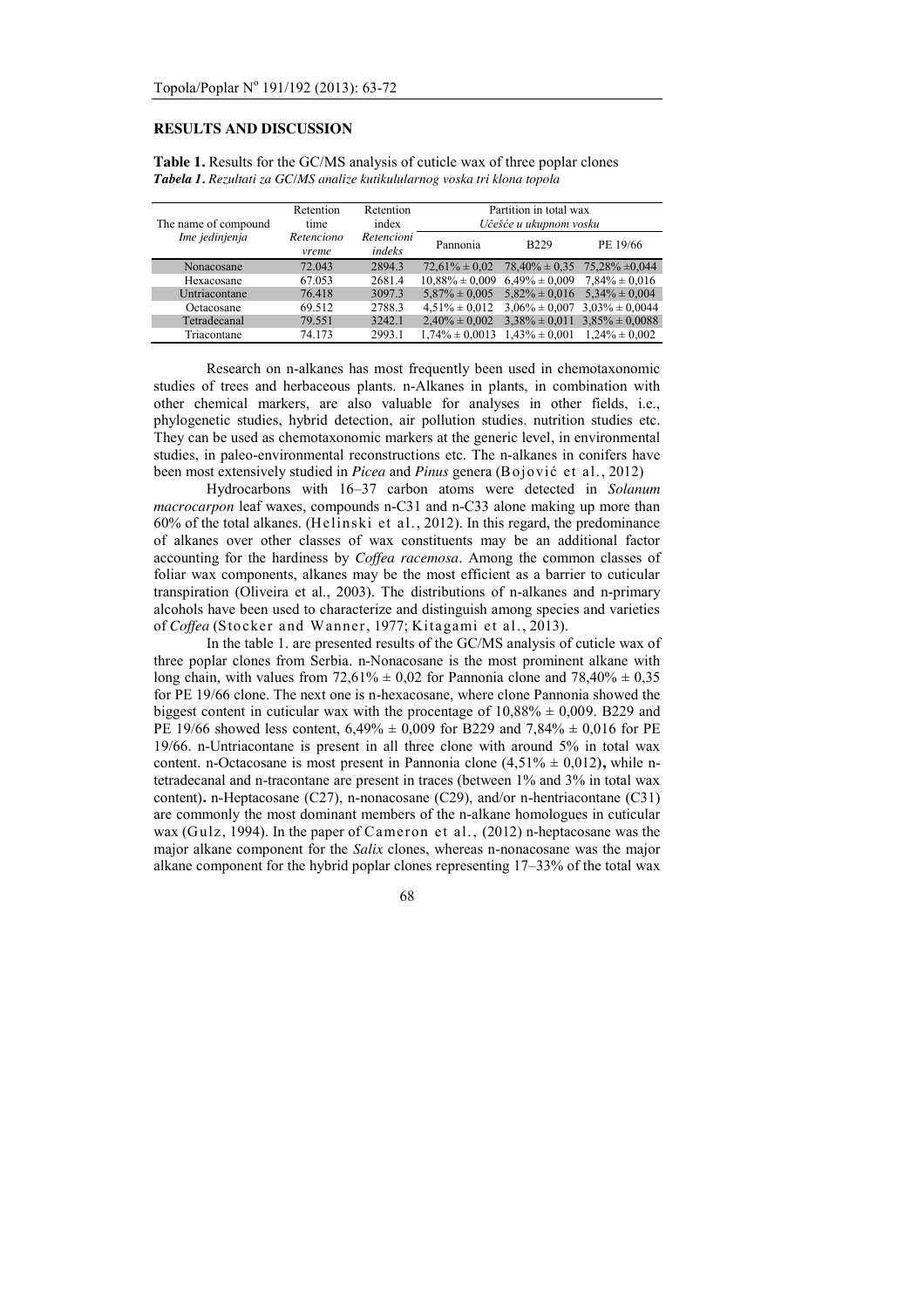load. Comparing to our results, the similarity is within presence of n-nonacosane as the most abundant compound, although in our clones it was identified in approximately 70% of total amount of alkane content. In our samples, n-hexacosane was next most abundant alkane which is between n-pentacosane and n-heptacosane, indicating similar biosynthetic pathway. The relative abundance of n-heptacosane in *S. eriocephala* wax ranged from 3–5% of total wax load, compared to *S. dasyclados* where the proportion of n-heptacosane was close to 27% for all three sampling periods. n-Pentacosane and n-hentriacontane represented only a small portion of the total wax load. The pattern of deposition was also different between the *Populus* species hybrids and the *Salix* species. The *Populus* species hybrids displayed a much smaller proportion of both n-heptacosane and n-nonacosane in the September sampling compared to the May sampling, whereas both *S. purpurea* and *S. dasyclados* had a greater relative abundance of n-nonacosane in the September sampling compared to the May sampling. Systematic studies of the large collection of diverse wax mutants now available should highlight the specific contribution of single wax compounds in plant/environment interactions as well as in the organization of waxes, together with cutin, in the highly structured cuticle (Bernard and Joubes, 2013).

### **CONCLUSION**

In this work we report for the first time the chemical composition of the cuticular waxes of poplar clones from Serbia.

Our results showed that there are no significant differences in presence in organic compound of leaf wax. Quantitative differences between clones are small and bigger numbers of samples are needed to determine exact population differences among clones related to identified compounds. It will be recommendable to do comparison in wax compound analysis between clones from estate and grown in plant tissue culture also. In that way, we may determine how much environmental conditions are influencing on synthesis of cuticular wax and its content and afterwards, apply abiotic stress, like simulated drought or increased heavy metals concentration in culture medium.

The full characterization of the usefulness of poplar clones plants in agriculture of developing countries should cover also the analysis the wax components during different abiotic stresses, with emphasize on climate changes. Further studies are needed to assess the content of such compounds in both poplar and willow species from Serbia, to clear which factors may influence on cuticle wax content and may it be used as chemotaxonomic intra-and interspecies marker system.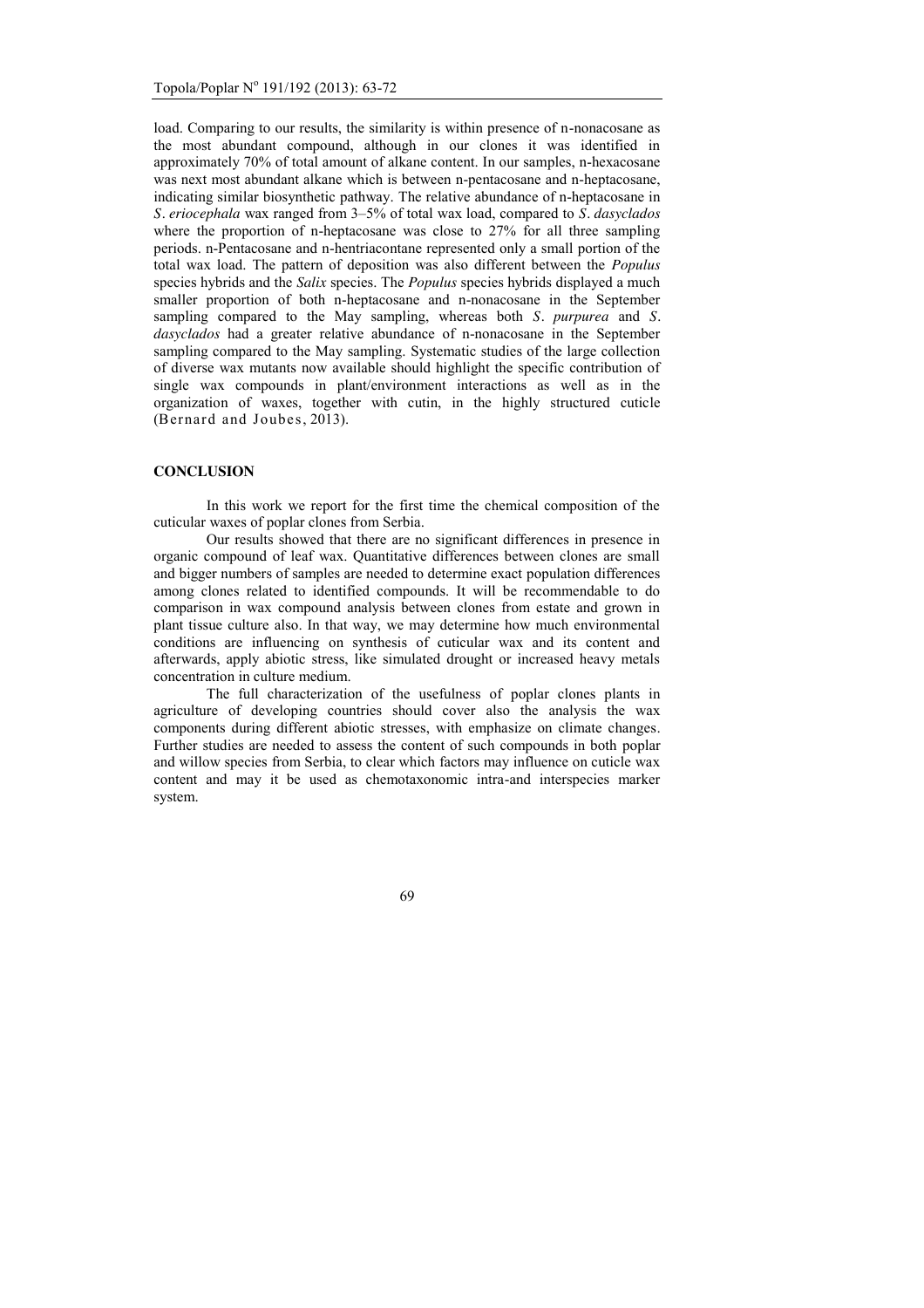#### **Acknowledgement**

This work was supported by the Ministry of Education, Science and Technological development of Republic of Serbia, grant numbers 172053 and III 43007.

# **REFERENCES**

Bernard, A., Joubes, J. (2013): Arabidopsis cuticular waxes: Advances in synthesis, export and regulation. Progress in Lipid Research, 52: 110–129.

Ashraf, M., Idrees, N. (1993): Responses of some salt-tolerant and salt sensitive accessions of pearl millet (*Pennisetum glaucum* (L.) R. Br.) to drought stress. Acta Agronmica Hungarica, 42: 273–291.

Attygalle, A. B., McCormick, K. D, Blankespoor, C. L., Eisner, T., Meinwald, J. (1993): Azamacrolides: A family of alkaloids from the pupal defensive secretion of a ladybird beetle (*Epilachna varivestis*). Proc. Natl. Acad. USA, 90: 5204-5208.

Baker, E.A. (1982): Chemistry and morphology of plant epicuticular waxes. In: Cutler, D.F., Alvin, K.L., Price, C.E. (Eds.), The Plant Cuticle. Academic Press, London, pp. 139–165.

Bianchi, G. (1995): Plant waxes. In: Hamilton, R.J. (Ed.), Waxes: Chemistry, Molecular Biology and Functions, Vol 6. Oily Press, Dundee, Scotland, pp. 176– 222.

Blum, A., Johnson, J.W., Ramseur, E.L., Tollner, E.W. (1991): The effect of a drying top soil and a possible non-hydraulic root signal on wheat growth and yield. J. Exp. Bot. 42: 1225–1231.

Cameron, K., Teece, M., Bevilacqua, E., Smart, L.B. (2002): Diversity of cuticular wax among *Salix* species and *Populus* species hybrids. Phytochemistry. 60: 715– 725.

Cameron, K.D., Teece, M.A., Smart, L.B. (2006): Increased accumulation of cuticular wax and expression of lipid transfer protein in response to periodic drying events in leaves of tree tobacco. Plant Physiology, 140:176–183.

Dubis, E.N., Dubis, A.T., Morzycki, J.W. (1999): Comparative analysis of plant cuticular waxes using HATR FT-IR reflection technique. Journal of Molecular Structure, 511–512: 173–179.

Gao, L., Burnier, A., Huang, Y. (2012): Quantifying instantaneous regenerating rates of plant leaf waxes using stable hydrogen isotope labeling. Rapid Commun. Mass Spectrom., 26: 115–122.

Giese, B.N. (1975): Effects of light and temperature on the composition of epicuticular wax of barley leaves. Phytochemistry, 14: 921–929.

Gulz, P.G. (1994): Epicuticular leaf waxes in the evolution of the plant kingdom. J. Plant Physiol., 143: 453–464.

H. van Den Dool, P. Dec. Kratz (1963): A generalization of the retention index system including linear temperature programmed gas-liquid partition chromatography. Journal of Chromatography A., 11: 463–471.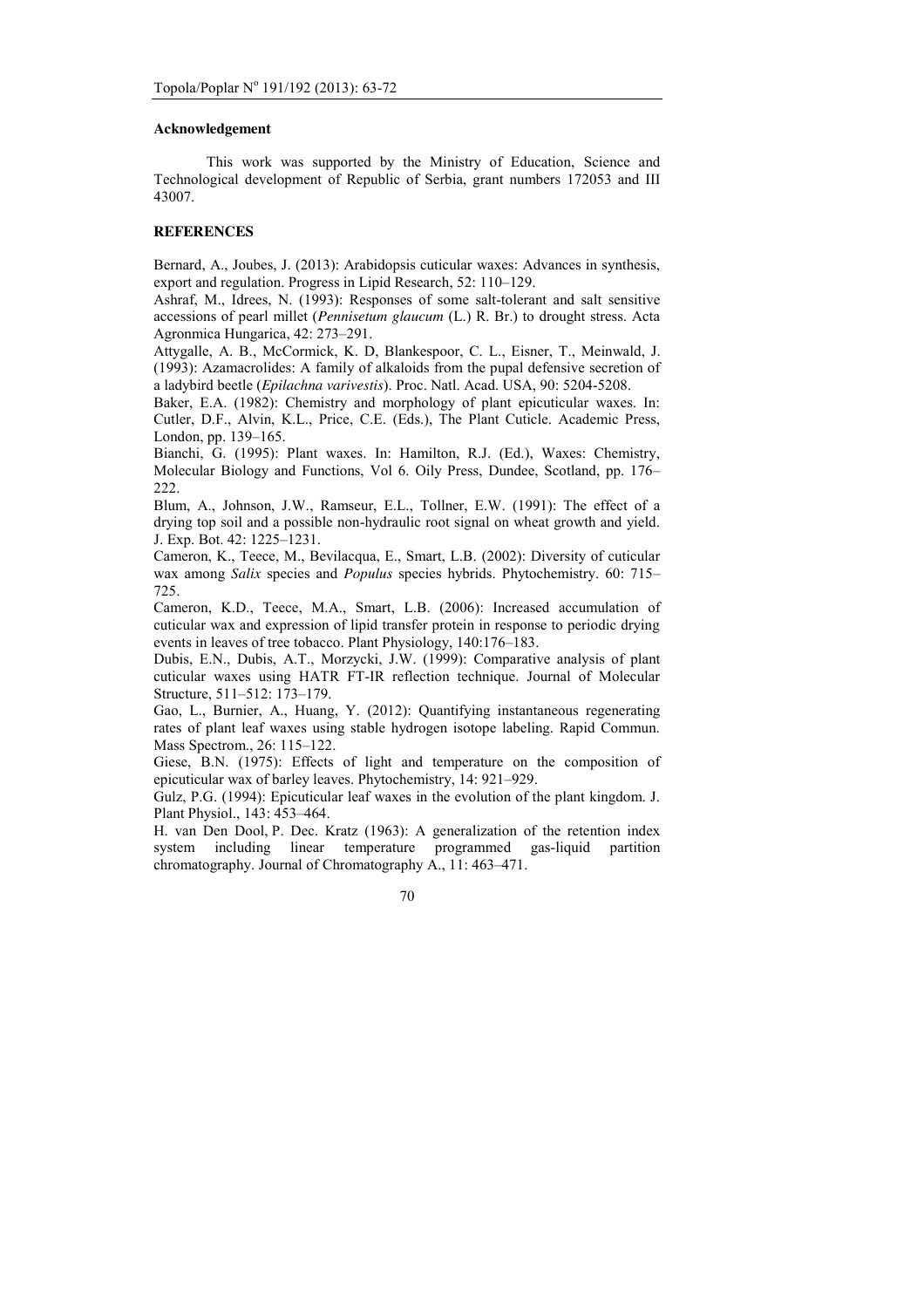Hamilton, R.J. (2004): Plant waxes. In: eLS. John Wiley Online & Sons Ltd., Chichester. http://dx.doi.org/10.1038/npg.els.0001919. http://www.els.net.

Javelle, M., Vernoud, V., Rogowsky, P.M., Ingram, G.C. (2011): Epidermis: the formation and functions of a fundamental plant tissue. New Phytology., 189:17–39.

Jeffree, C.E. (1996): Structure and ontogeny of plant cuticles. In: Kerstiens, G. (Ed.), Plant Cuticles: An Integrated Functional Approach. BIOS Scientific Publishers Ltd, Oxford, England: pp. 33–82.

Jetter, R., Kunst, L., Samuels, A.L. (2006): Composition of plant cuticular waxes. In: Riederer, M., Müller, C. (Eds.), Biology of the Plant Cuticle. Annual Plant Reviews, vol. 23. Blackwell, Oxford: pp. 145–181.

Jordan, W.R., Monk, R.L., Miller, F.R., Rosenow, D.T., Clark, L.E., Shouse, P.J. (1983): Environmental physiology of Sorghum. I. Environmental and genetic control of epicuticular wax load. Crop Sci., 23: 552–558.

Kitagami, J.T., Salatino, A., Guerreiro-Filho, O., Salatino, M.L.F. (2013): Foliar cuticular waxes of cultivated species and varieties of Coffea. Biochemical Systematics and Ecology, 46: 116–119.

Kim, K.S., Park, S.H., Jenks, M.A. (2007): Changes in leaf cuticular waxes of sesame (Sesamum indicum L.) plants exposed to water deficit. Journal of Plant Physiology, 164: 1134–1143.

Kunst, L., Samuels, A.L. (2003): Biosynthesis and secretion of plant cuticular wax Progress in Lipid Research. 42: 51–80.

Halinski, L., Paszkiewicz, M., Gołebiowski, M., Stepnowski, P. (2012): The chemical composition of cuticular waxes from leaves of the gboma eggplant (*Solanum macrocarpon* L.). Journal of Food Composition and Analysis, 25: 74–78.

Niederl, S., Kirsch, T., Riederer, M., Schreiber, L. (1998): Co-permeability of <sup>3</sup>Hlabeled water and  $14$ C-labeled organic acids across isolated plant cuticles. Plant Physiol., 116: 117–123.

Oliveira, A.F.M., Meirelles, S.T., Salatino, A. (2003): Epicuticular waxes from caatinga and cerrado species and their efficiency against water loss. An. Acad. Bras. Cienc. 75: 431–439.

Oliveira, A.F.M., Salatino, A. (2000): Major constituents of the foliar epicuticular waxes of species from the caatinga and cerrado. Z. Naturforsch. C, 55: 688–692.

Kollatukudy, P.E. (Ed.) (1976): Chemistry and Biochemistry of Natural Waxes, Elsevier, Amsterdam.

Riederer, M., Schreiber, L. (1995): Waxes-the transport barriers of plant cuticles. In: Hamilton, R.J. (Ed.), Waxes: Chemistry, Molecular Biology and Functions, Vol 6. Oily Press, Dundee, Scotland, pp. 131–156.

Schonherr, J. 1976. Water permeability of isolated cuticular membranes: the effect of cuticular waxes on diffusion of water. Planta 131, 159–164.

Schreiber, L., Kirsch, T., Riederer, M., 1996. Diffusion through cuticles: principles and models. In: Kerstiens, G. (Ed.), Plant Cuticles: An Integrated Approach. Oxford, England, BIOS Scientific PublishersLtd, pp. 109–120.

Bojović, S., Šarac, Z., Nikolić, B., Tešević, V., Todosijević, M., Veljić, M., D. Marin, P. 2012. Composition of n-Alkanes in Natural Populations of *Pinus nigra*